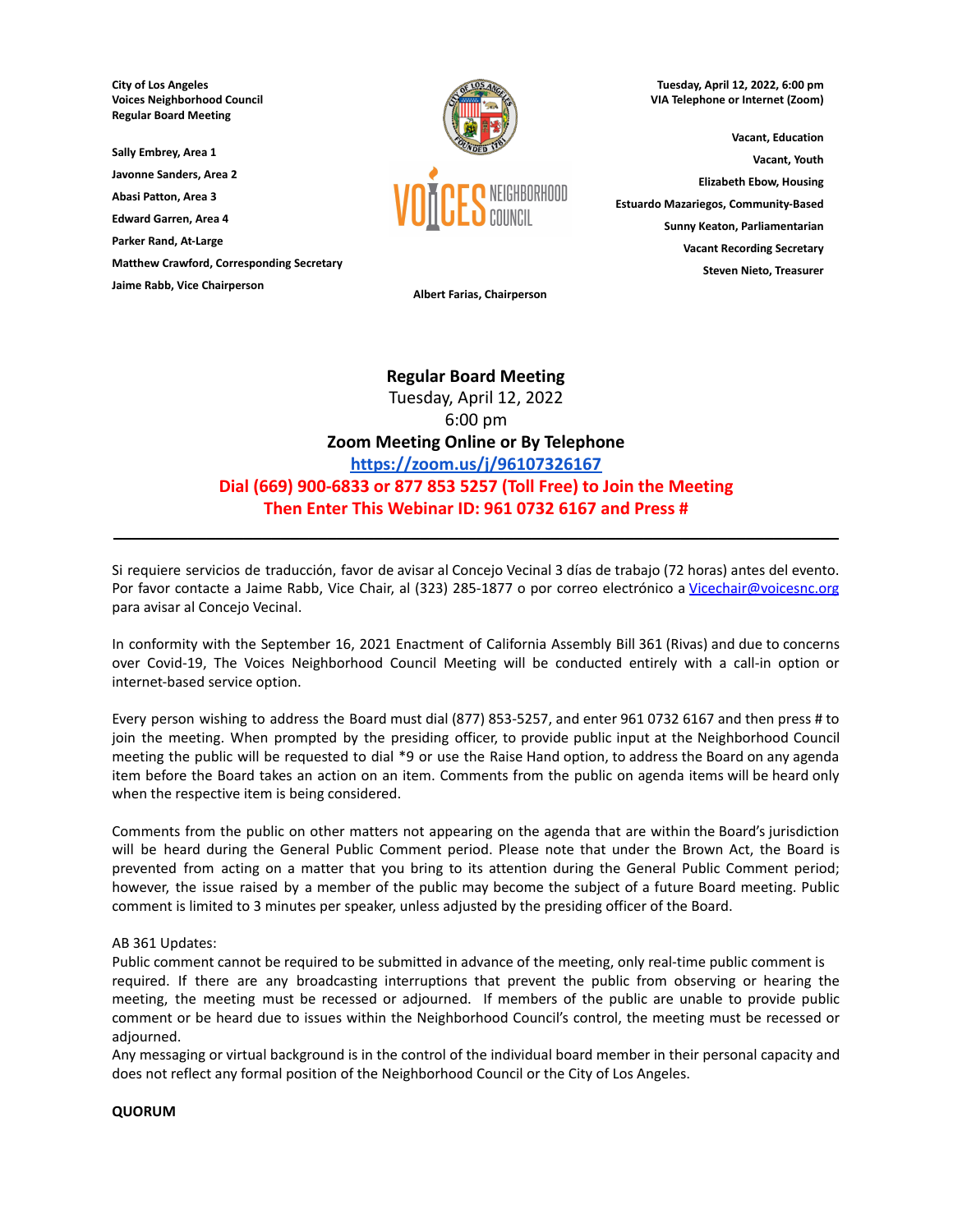The Voices Neighborhood Council has 14 elected positions and one nominated position. The Voices Neighborhood Council must have eight members present for quorum to conduct official business.

### *AGENDA FOR 4/12/2022*

#### *Call to Order Roll Call*

## **Action Items**

All items listed are designated for discussion and possible action by the Voices Neighborhood Council. Council items identified as presentations may be proposed for action by the Council and will be reflected as such in the meeting minutes.

| Item             | Reference     | <b>Matter</b>                                                                                            |  |  |  |
|------------------|---------------|----------------------------------------------------------------------------------------------------------|--|--|--|
|                  | <b>Number</b> |                                                                                                          |  |  |  |
| $\mathbf{1}$ .   | 0422-01       | General Public Comment on Non-Agenda Items (limit 3 minutes per speaker)                                 |  |  |  |
| 2.               | 0422-02       | <b>Community/Government Reports and Announcements</b>                                                    |  |  |  |
|                  |               | A. LAPD Senior Lead Officers -Southwest and 77th St.                                                     |  |  |  |
|                  |               | B. Office of Supervisor Holly Mitchell's office - Alfonso Ruiz-Delgado                                   |  |  |  |
|                  |               | C. State Senator Sydney Kamlager-Dove's office - Josef Siroky                                            |  |  |  |
|                  |               | D. Congressmember Karen Bass' office - Allen Moret                                                       |  |  |  |
|                  |               | Council District 9 - Kendal Lake<br>E.                                                                   |  |  |  |
|                  |               | F. Mayor's Office - Edith Vega                                                                           |  |  |  |
|                  |               | G. USC Civic Engagement- Steve Wesson                                                                    |  |  |  |
|                  |               | H. Department of Neighborhood Empowerment- Daniel Johnson                                                |  |  |  |
| 3.               | 0422-03       | Treasurer's Report: Monthly Expenditure Report                                                           |  |  |  |
|                  |               | Review and discussion of VoicesNC Budget and MERs for March 2022.                                        |  |  |  |
|                  |               | Member/Committee: S. Nieto, Treasurer                                                                    |  |  |  |
|                  |               | Proposed Action 1: Motion to APPROVE the March 2022 MERs. MERs to be submitted by April 30, 2022.        |  |  |  |
|                  |               | Perform BAC.                                                                                             |  |  |  |
| 4.               | 0422-04       | <b>Meeting Minutes</b>                                                                                   |  |  |  |
|                  |               | Review and discussion of minutes from the March (3/8/22) meeting.                                        |  |  |  |
|                  |               | Member/Committee: A. Farias                                                                              |  |  |  |
|                  |               | Proposed Action: Motion to APPROVE the minutes for the March 2022 General Board Meeting.                 |  |  |  |
| 5.               | 0422-05       | <b>Vermont Transit Corridor Presentation</b>                                                             |  |  |  |
|                  |               | Presentation by Lilian De Loza-Gutierrez, John Saito, Metro                                              |  |  |  |
|                  |               | Member/Committee: A. Farias                                                                              |  |  |  |
|                  |               | No Proposed Action                                                                                       |  |  |  |
| 6.               | 0422-06       | Presentation by City Planning, Fabiola Inzunza                                                           |  |  |  |
|                  |               | Member/Committee: A. Farias                                                                              |  |  |  |
|                  |               | No Proposed Action                                                                                       |  |  |  |
| $\overline{7}$ . | 0422-07       | <b>Presentation on Get Out To Vote Plan</b>                                                              |  |  |  |
|                  |               | Member/Committee: E. Mazariegos / J. Rabb / BOP Committee                                                |  |  |  |
|                  |               | Proposed Action 1: Motion to APPROVE design and printing not to exceed \$1,000 for door hangers/material |  |  |  |
|                  |               | to increase voter turnout for elections.                                                                 |  |  |  |
|                  |               | Proposed Action 2: Motion to APPROVE not to exceed \$250 for volunteers for snacks/refreshments to       |  |  |  |
|                  |               | increase voter turnout for elections.                                                                    |  |  |  |
| 8.               | 0422-08       | Heart of SouthLA Campaign / Light Pole Banners / Bus Benches & Shelters / Swag                           |  |  |  |
|                  |               | Member/Committee: J. Rabb / BOP Committee                                                                |  |  |  |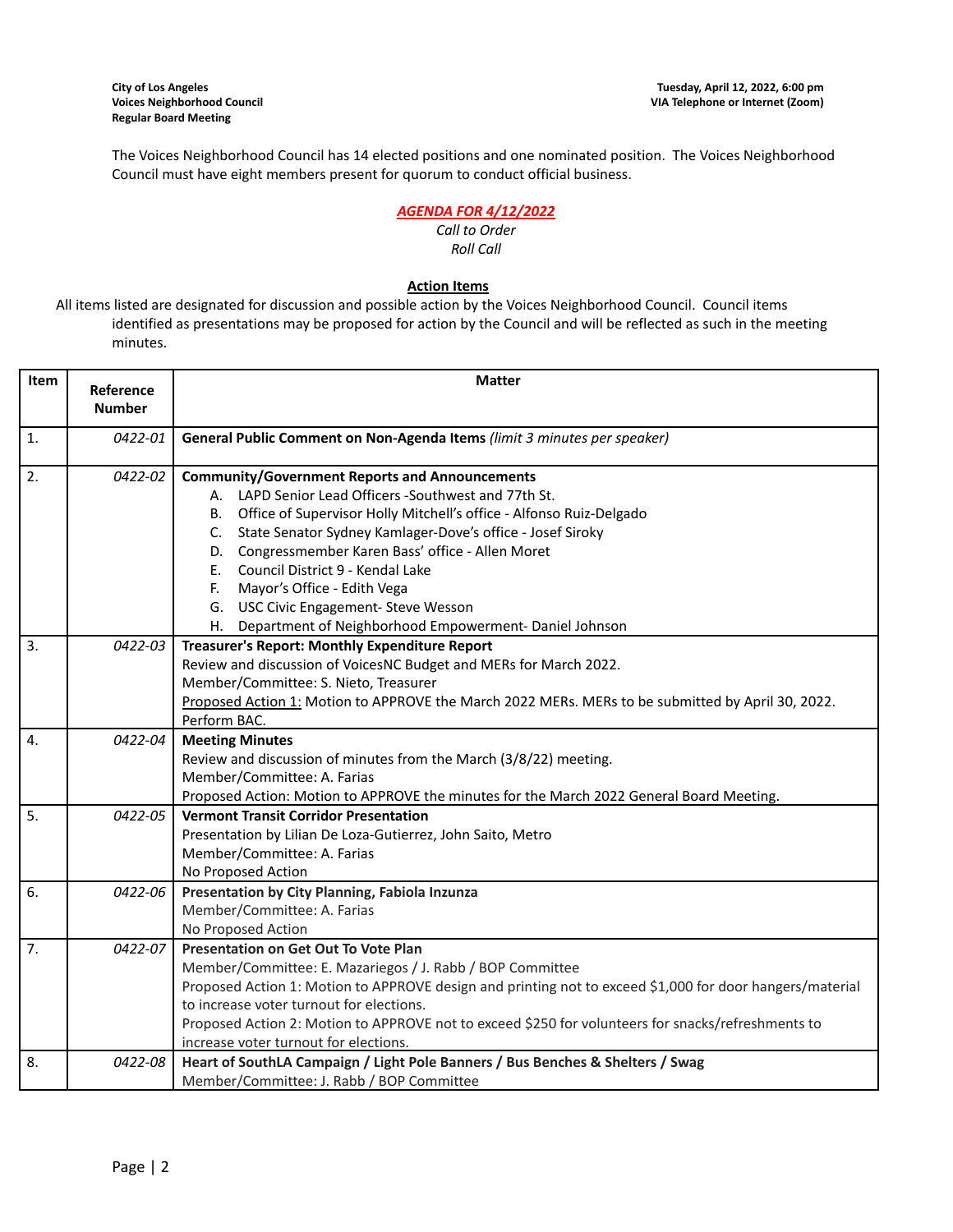|     |         | Proposed Action 1: Motion to APPROVE letter to be sent to Councilmember Curren Price to approve the light<br>pole banners within our area to City Council. Banner permits have a 2 year term however motions must be |
|-----|---------|----------------------------------------------------------------------------------------------------------------------------------------------------------------------------------------------------------------------|
|     |         | approved every year by City Council.                                                                                                                                                                                 |
|     |         | Proposed Action 2: Motion to APPROVE printing & installation of 16-20 light pole banners not to exceed                                                                                                               |
|     |         | \$6,000.                                                                                                                                                                                                             |
|     |         | Proposed Action 3: Motion to APPROVE purchase of hand sanitizers, Rocket Rules Sense of Safety Coloring                                                                                                              |
|     |         | Books, Blinking Lights for backpacks not to exceed \$3,000.                                                                                                                                                          |
| 9.  | 0422-09 | <b>Exposition Park Master Plan Funding</b>                                                                                                                                                                           |
|     |         | Member/Committee: E. Mazariegos/PLUM                                                                                                                                                                                 |
|     |         | Proposed Action: Motion to APPROVE a resolution supporting state funding for the development of the                                                                                                                  |
|     |         | Exposition Park Master Plan South Lawn.                                                                                                                                                                              |
| 10. | 0422-10 | <b>Committee &amp; Liaison Reports Assignments</b>                                                                                                                                                                   |
|     |         | Council to report on committee and liaison activities and invite interested stakeholders to participate in                                                                                                           |
|     |         | scheduled meetings.                                                                                                                                                                                                  |
|     |         | • BOP Committee                                                                                                                                                                                                      |
|     |         | • Planning & Land Use Committee                                                                                                                                                                                      |
|     |         | • Health and Safety Committee                                                                                                                                                                                        |
|     |         | • Budget & Finance Committee                                                                                                                                                                                         |
|     |         | • Ad hoc Sustainability Committee                                                                                                                                                                                    |
|     |         | • Ad hoc Business Committee                                                                                                                                                                                          |
|     |         | • LA LGBTQ+ Alliance of Neighborhood Councils Liaison                                                                                                                                                                |
|     |         | • CPAB - 77th Liaison & Southwest Liaison                                                                                                                                                                            |
|     |         | • Homeless Liaison                                                                                                                                                                                                   |
|     |         | • SLAANC Liaison                                                                                                                                                                                                     |
|     |         | • Area Representatives (1, 2, 3, 4 and At-Large)                                                                                                                                                                     |
|     |         | Proposed Action: Council to establish standing committee, to assign committee chairs, members and liaisons                                                                                                           |
| 11. | 0422-11 | <b>Voices Vacancies</b>                                                                                                                                                                                              |
|     |         | Review and discussion of vacant council seat, unassigned committees, liaisons, liaison alternates, and                                                                                                               |
|     |         | recruitment of community stakeholders for committee assignment. Discuss council member absences. Invite                                                                                                              |
|     |         | all committee members to be sworn in during the February meeting.                                                                                                                                                    |
|     |         | Member/Committee: A. Farias                                                                                                                                                                                          |
|     |         | Proposed Action: 1) Council to appoint vacant board seats - Recording Secretary, Education Rep and Youth                                                                                                             |
|     |         | Rep.                                                                                                                                                                                                                 |
|     |         | Proposed Action: Recording Secretary Letter of Intent submitted by Jason Saunders                                                                                                                                    |
| 12. | 0422-12 | General Board Announcements on Non-Agenda Items (Not for Discussion)                                                                                                                                                 |
|     |         |                                                                                                                                                                                                                      |
|     |         |                                                                                                                                                                                                                      |

#### **ADJOURNMENT**

As a covered entity under Title II of the Americans with Disabilities Act, the City of Los Angeles does not discriminate on the basis of disability and upon request will provide reasonable accommodation to ensure equal access to its programs, services, and activities. Sign language interpreters, assistive listening devices, or other auxiliary aids and/or services may be provided upon request. To ensure availability of services, please make your request at least 3 business days (72 hours) prior to the meeting by contacting the Department of Neighborhood Empowerment by calling (213) 978-1551 or email: NCsupport@lacity.org

**PUBLIC POSTING OF AGENDAS** – Neighborhood Council agendas are posted for public review as follows:

- Vermont Square Library, 1201 W. 48th St. Los Angeles, CA 90037
- [www.voicesnc.org](http://www.voicesnc.org)
- You can also receive our agendas via email by subscribing to L.A. City's Early [Notification](https://www.lacity.org/government/subscribe-agendasnotifications/neighborhood-councils) System (ENS)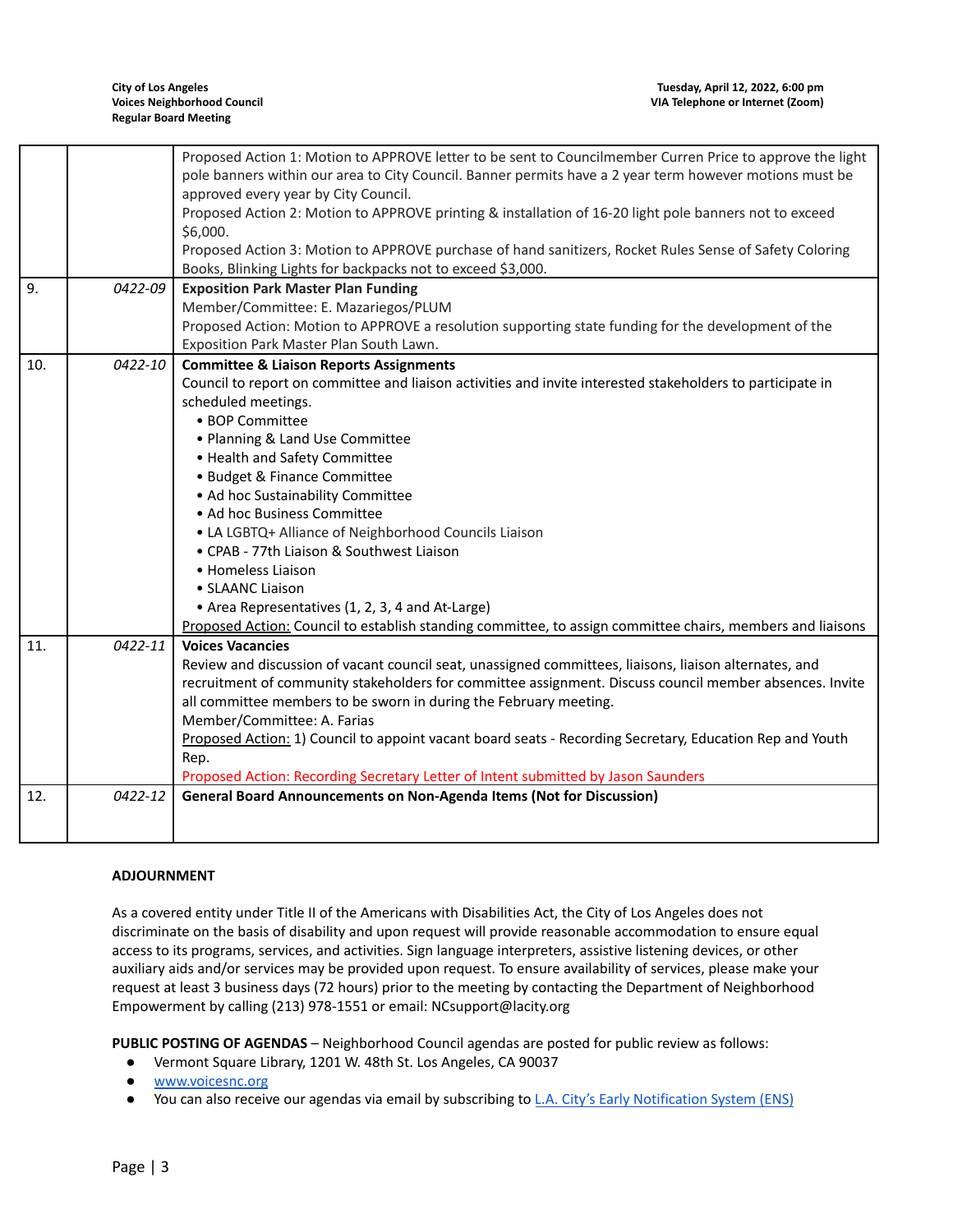#### **NOTICE TO PAID REPRESENTATIVES-**

If you are compensated to monitor, attend, or speak at this meeting, City law may require you to register as a lobbyist and report your activity. See Los Angeles Municipal Code Section 48.01 et seq. More information is available at ethics.lacity.org/lobbying.. For assistance, please contact the Ethics Commission at (213) 978-1960 or [ethics.commission@lacity.org](mailto:ethics.commission@lacity.org).

#### **PUBLIC ACCESS OF RECORDS**

In compliance with Government Code section 54957.5, non-exempt writings that are distributed to a majority or all of the board in advance of a meeting may be viewed at our website: [www.VoicesNC.org](http://www.voicesnc.org) or at the scheduled meeting. In addition if you would like a copy of any record related to an item on the agenda, please contact 323-285-1877 or email at: [VoicesNC90037@gmail.com.](mailto:VoicesNC90037@gmail.com)

#### **RECONSIDERATION AND GRIEVANCE PROCESS**

For information on the Voices NC's process for board action reconsideration, stakeholder grievance policy, or any other procedural matters related to this Council, please consult the Voices NC Bylaws. The Bylaws are available at our Board meetings and at [www.VoicesNC.org](http://www.voicesnc.org).

#### **Voices NC Council Vacancy**

Interested stakeholders can email a Letter of Intent to *[chair@voicesnc.org](mailto:chair@voicesnc.org)*. Additional information about Voices NC is available at [https://VoicesNC.org](https://protect-us.mimecast.com/s/E5C9CqxMrGcYVDosZ0ERi).

| <b>Council Vacancy</b>      | <b>Description</b>                                                                                                                                                                                                                                                                                                                                                                                                                                                                                                                                                |
|-----------------------------|-------------------------------------------------------------------------------------------------------------------------------------------------------------------------------------------------------------------------------------------------------------------------------------------------------------------------------------------------------------------------------------------------------------------------------------------------------------------------------------------------------------------------------------------------------------------|
| 1. Recording Secretary      | The Recording Secretary records the minutes of each regular and special board<br>meeting, maintain and archive all regular and special board meeting records. Make a<br>record of each meeting available to the public and the Board by suitable means in a<br>timely manner. The Recording Secretary may delegate a person to take minutes at a<br>meeting in the event of an absence.                                                                                                                                                                           |
| 2. Education Representative | The Education Representative represents the interest of students and educators within<br>our community. This representative should be informed on the issues and concerns<br>related to educational organizations and institutions within Voices Neighborhood<br>Council boundaries.                                                                                                                                                                                                                                                                              |
| 3. Youth Representative     | The Youth Representative is appointed by the Board and must be at least sixteen (16)<br>years of age at the time of appointment. This representative should be informed on the<br>issues and concerns related to area youth and/or youth culture. If the appointed Youth<br>Representative is less than eighteen (18) years of age, the person is excluded from<br>voting on the (1) expenditure of Voices Neighborhood Council funds; (2) the hiring or<br>firing of staff of the Voices Neighborhood Council; or (3) entering into contracts and<br>agreements. |

| <b>Voices NC Council Liaisons</b> |                                      |                        |                         |
|-----------------------------------|--------------------------------------|------------------------|-------------------------|
| <b>Council Liaison</b>            | <b>Meeting Time</b>                  | <b>Assigned Member</b> | Alternate Member        |
| 1. SLAANC                         | Third Thursday of the month (6:30pm) | <b>Albert Farias</b>   | <b>Matthew Crawford</b> |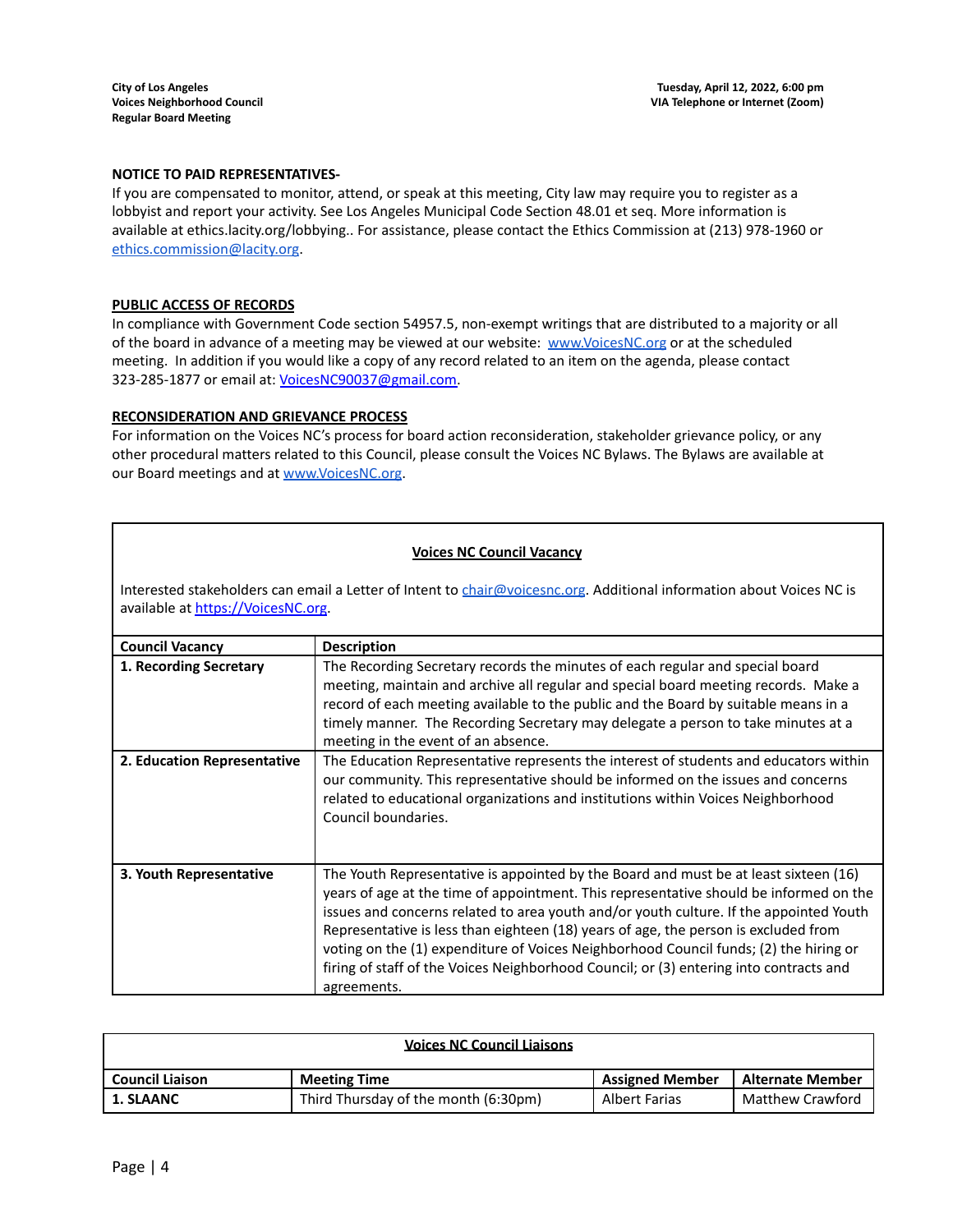| 2. LAPD 77 <sup>th</sup> C-PAB | Second Thursday of the month (6:00pm) | Jaime Rabb     | Matthew Crawford |
|--------------------------------|---------------------------------------|----------------|------------------|
| 3. LAPD Southwest C-PAB        | First Monday of the month (6:30pm)    |                |                  |
| 4. Homelessness                | Every Other Month (TBD) (6:30pm)      | Elizabeth Ebow |                  |
| 5. Resilience/Disaster         | <b>TBD</b>                            |                |                  |
| Preparedness                   |                                       |                |                  |
| 6. Budget Advocate             | First Monday of the month (7:00pm)    |                |                  |
| 7. Neighborhood Council        | <b>TBD</b>                            |                |                  |
| <b>Sustainability Alliance</b> |                                       |                |                  |

# **Voices NC Council Financial Responsibilities**

| <b>Primary Signer</b> | n <sup>nd</sup> Signer | <b>Alternate Signer</b> | $\mathsf{I}$ 1st Bankcard holder | 2 <sup>nd</sup> Bankcard holder |
|-----------------------|------------------------|-------------------------|----------------------------------|---------------------------------|
| Nieto (Treasurer)     | Farias                 | Rabb                    | A. Farias                        | J. Rabb                         |

#### **Voices NC Standing Committees**

All meetings are open to the public and will be posted on [www.empowerla.org](http://www.empowerla.org). All meetings will be held at Vermont Square Library unless otherwise posted. For more about Voices NC Standing Committees refer to Bylaws, Article VI, and *Section 1.*

| <b>Standing</b>                                                                 | <b>Assigned Member</b>                                          | <b>Description</b>                                                                                                                                                                                                                                                                                                                                                                                                                                                                                                                                                                                                                                                                                                               |
|---------------------------------------------------------------------------------|-----------------------------------------------------------------|----------------------------------------------------------------------------------------------------------------------------------------------------------------------------------------------------------------------------------------------------------------------------------------------------------------------------------------------------------------------------------------------------------------------------------------------------------------------------------------------------------------------------------------------------------------------------------------------------------------------------------------------------------------------------------------------------------------------------------|
| <b>Committees</b><br>1. Beautification,<br>Outreach and<br>Programming<br>(BOP) | Sara Zurita<br>(stakeholder)                                    | The BOP Committee will have the responsibility to discuss issues, promote<br>partnerships on projects and brainstorm ideas to encourage greater<br>community involvement and support. The committee will explore issues<br>and ideas in order to define community identity and values by giving voice<br>to its citizens and providing a form for group action and expression. Also<br>outreach to the VNC stakeholders by utilizing any acceptable and Board<br>forms<br>of media (e.g. flyers,<br>approved<br>newsletters,<br>print,<br>television/electronic media, signs, banners, website, etc.) to inform<br>stakeholders regarding projects and events. The Chair selects meeting                                         |
|                                                                                 |                                                                 | site, date and time and meets as directed in these Bylaws.                                                                                                                                                                                                                                                                                                                                                                                                                                                                                                                                                                                                                                                                       |
| 2. Budget &<br><b>Finance</b>                                                   | Steven Nieto                                                    | The Budget and Finance Committee Investigate and pursue sources of<br>income and funding. Make an initial review of project proposals and<br>provide a report to the VNC board with recommendations. Generate a<br>budget for each fiscal year, showing planned income and expenditures.<br>And, maintain the Council budget current and report any issues to the<br>Board.                                                                                                                                                                                                                                                                                                                                                      |
| 3. Planning & Land<br><b>Use</b>                                                | Edward Garren &<br>Estuardo<br><b>Mazariegos</b><br>(Co-chairs) | The Planning & Land Use Committee shall review, take public input, report<br>on and make recommendations of actions to the Board on any land use,<br>beautification, and planning issues affecting the community in order to<br>improve the health and quality of life of its citizens. The committee also<br>reviews and recommends action regarding building development projects<br>requiring land use permits within the VNC boundaries; advocates<br>positions on land use and building design for the betterment of the<br>community; and considers and provides recommendations to Council on<br>other topics, such as rezoning, applications, development permits, and<br>any subdivision that require council approval. |